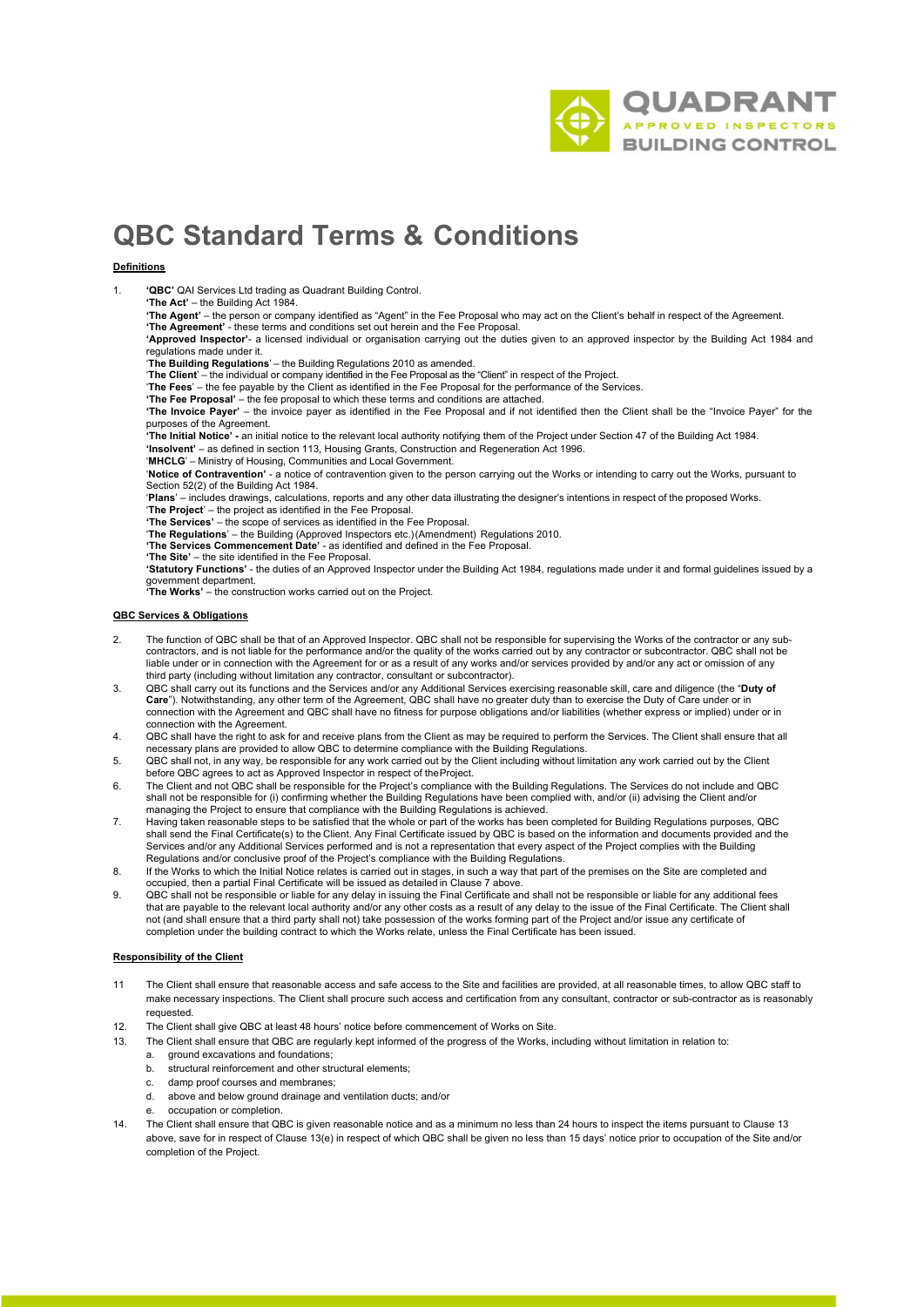

- 15. The Client shall make arrangements to allow QBC staff to witness tests as required by QBC for performance of the Services and/or any Additional Services, including without limitation, in respect of drainage, ventilations ductwork, emergency lighting, and/or fire alarms for Building Regulations compliance purposes. Payment of all test equipment, training and expenses incurred to carry out such tests shall be the responsibility of the Client.
- 16. The Client is responsible for making any required build over agreement with the relevant water authority and is liable to make payment of any related fee payable to that water authority.
- 17. The Client shall provide such information, documents and assistance as QBC may reasonably require or request from time to time in order to facilitate the timely provision of the Services and/or any Additional Services.
- 18. The Client shall be entirely responsible for the design construction and management of the Project save to the extent set out in the Services and/or agreed in writing by QBC before undertaking any Additional Services.
- 19. The Client shall be entirely responsible for obtaining and implementing all necessary permits, licences and approvals, save to the extent set out in the Services and/or agreed in writing by QBC before undertaking Additional Services.
- 20. The Services do not include the carrying out of inspections and/or plan checking relating to the Building Regulations Part P 'Electrical Safety'.<br>The Client shall ensure that the electrical contractor appointed to the schemes and is able to provide the appropriate certification.
- 21. The Client accepts that for domestic schemes, that the Client shall ensure that all electrical and heating systems on the Project shall be installed<br>- by competent persons under self-certification schemes as set out on current schemes and how schemes are authorised" (accessible at website address: https://www.gov.uk/guidance/competent-person-schemecurrent-schemes-and-how-schemes-are-authorised) in respect of, without limitation, the Building Regulations Part P, Gas Safe, NICEIC, OFTEC, and HETAS. The Client acknowledges that any work relating to self-certification schemes does not form part of the Services, including without limitation any Building Regulations approvals provided by QBC.

## **Fees**

- 22. The Invoice Payer shall make payment to QBC of the Fee, any Additional Fee and/or any disbursements, expenses, charges and/or other amounts incurred by QBC in respect of the performance of the Services and/or any Additional Services.
- 23. In accordance with the terms of the Fee Proposal, QBC shall submit an invoice to the Invoice Payer for the monies due under the Agreement on the dates and/or intervals stated in the Fee Proposal.
- 24. The Invoice Payer shall pay QBC the sum stated as due in QBC's invoice(s) no later than 30 days from the date of each invoice issued to the Invoice Payer by QBC ("**Final Date for Payment**").
- 25. QBC may suspend the Services/and or any Additional Services (in whole or in part) and/or any obligation under the Agreement by giving not less than 7 days' written notice following a failure by the Invoice Payer to pay the sum stated as due and payable in the relevant invoice issued to the Invoice Payer by QBC.
- 26. Without prejudice to Clause 25, in the event that the Invoice Payer fails to pay any amount due and payable to QBC by the Final Date for Payment, the Invoice Payer shall pay interest to QBC at 8% above the Bank of England official dealing rate on the amount due, payable and unpaid from the Final Date for Payment to the date payment of the amounts due and payable are made. Acceptance of a payment of interest<br>under this Clause 26 shall not be construed as a waiver of QBC's right to proper payme
- 27. The Invoice Payer shall comply with the payment information set out in the Fee Proposal.
- 28. The Invoice Payer is responsible for any fees that may be incurred to facilitate a third party review of computational fluid dynamics analysis for fire engineered projects.
- 29. The Invoice Payer is responsible for any fees that may be incurred to facilitate a third party review of the structural design calculations and drawings.
- 30. QBC shall not be liable for the appointment or payment of any consultant who may need to be appointed to prove compliance with Building Regulations.
- 31. If:
	- a. the Client instructs QBC, to perform any services and/or other duties than the Services;
	- b. QBC provides any additional or alternative services to the Services and/or variation of the Services; c. the Services and/or any services pursuant to Clauses 31 (a) and (b) are delayed, disrupted and/or prolonged;

("**Additional Services**") in either case for reasons outside QBC's control and which do not arise as a result of any negligence, breach or default by QBC, QBC shall be entitled to payment of an additional fee to the Fee, calculated in accordance with QBC's hourly rates as set out in the Fee Proposal ("**Additional Fee**") and QBC shall be entitled to a fair and reasonable extension of time to any programme and/or timescales set out in the Agreement.

- 32. For the purpose of the Agreement, "**Relevant Event**" shall mean:
	- a. any change in any law (including without limitation any change in law as a result of or in connection with the Independent Review of
	- Building Regulations and Fire Safety led by Dame Judith Hackitt); b. COVID-19, any pandemic, any epidemic and/or the consequences of COVID-19, any pandemic, and/or any epidemic, and/or
	-
- c. the UK having ceased to be a member state of the EU ("**Brexit**") and/or any consequences of Brexit.<br>33. If QBC performs any Additional Services due to a Relevant Event, QBC shall be entitled to (i) payment of an Additio reasonable extension of time to perform the Services and/or Additional Services in respect of any programme and/or timescale pursuant to the Agreement.

# **Cancellation of Initial Notices**

- 34. QBC shall cancel the Initial Notice by sending a Notice of Cancellation to the Local Authority in the following circumstances:
	- a. after a formal Notice of Contravention has been served by QBC and no action has been taken by the Client to rectify the contraventions within 3 months of receipt of the notice;
		- b. QBC is prevented from carrying out their legitimate functions as Approved Inspector for the Project due to undue restrictions imposed by the Client or their agents allowing reasonable access to inspect the Works on Site;
		- QBC is prevented from making Site inspections due to dangerous or unsafe conditions on Site;
		- d. failure on the part of the Client or any other relevant person to submit plans in a reasonable period of time as notified to QBC;
		- e. any other condition or situation that prevents QBC from carrying out its Statutory Functions as Approved Inspector; and/or
		- f. non-payment of any sums due and payable to QBC (part or full) by the Final Date for Payment pursuant to Clause 24.

# **Professional Indemnity Insurance**

- 35. QBC shall, provided it is available at commercially reasonable rates and on commercially reasonable terms, maintain professional indemnity insurance and public liability insurance in compliance with the guidelines issued by the MHCLG in respect of the maintenance of suitable insurance.
- 36. QBC shall on written request from the Client provide evidence that the insurance pursuant to Clause 35 is properly maintained. QBC shall inform the Client if the insurance referred to in Clause 35 above ceases to be available.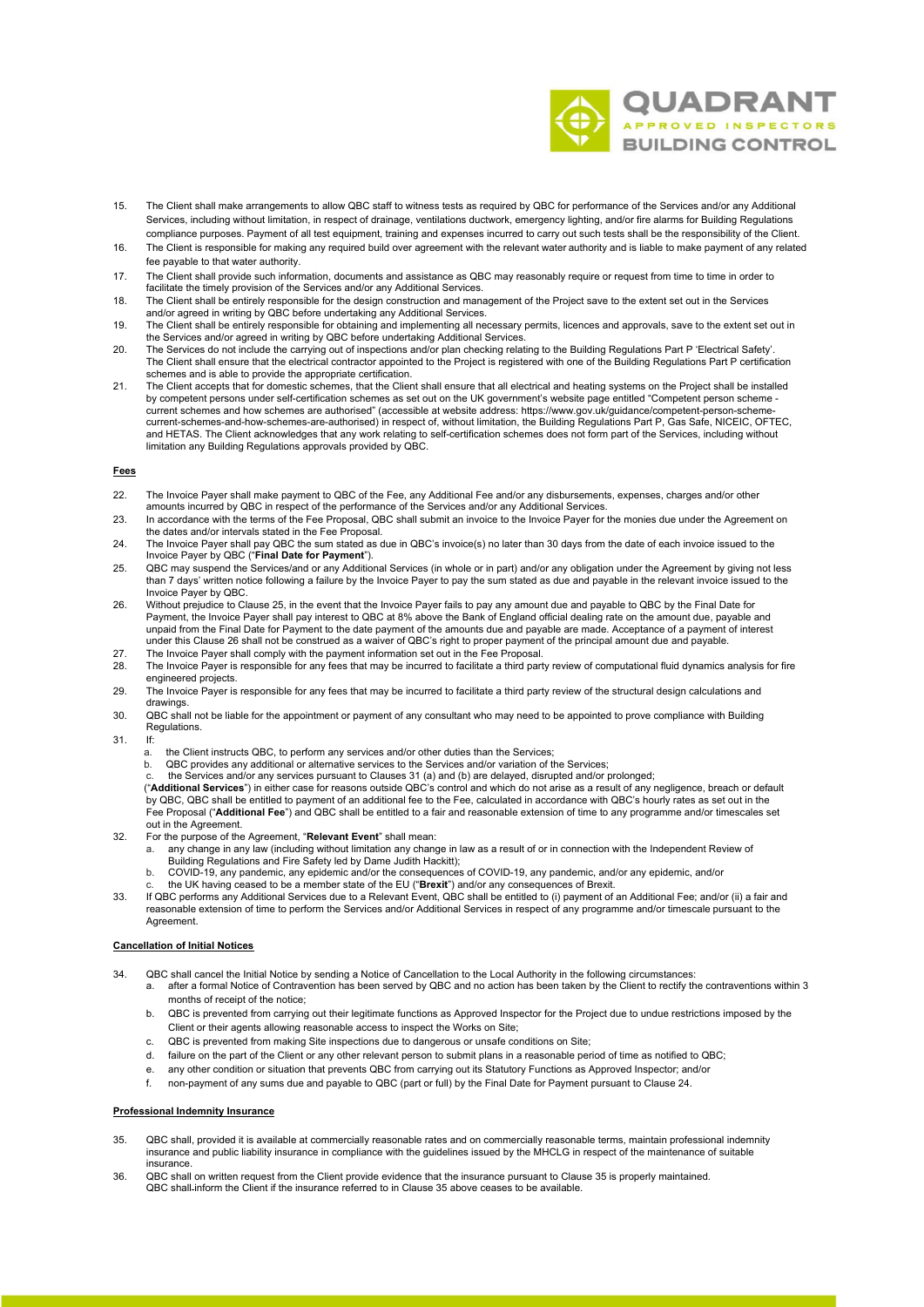

- 37. Without prejudice to any other exclusion or limitation of liability, damages, loss, expense or costs, the liability of QBC for any loss or damage ("the loss or damage") under the Agreement shall be limited to that proportion as it would be just and equitable for QBC to pay having regard to the extent of its responsibility for the loss or damage and on the assumptions that:
	- a. all other consultants, contractors, subcontractors, and advisers engaged in connection with the Project have provided contractual undertakings on terms no less onerous than those in Clauses 2 to 9 inclusive to the Client in respect of the carrying out of their obligations in connection with the Project;
	- b. there are no exclusions of or limitations of liability nor joint insurance or co-insurance provisions between the Client and any other party referred to in this Clause 37 and any such other party who is responsible to any extent for the loss or damage is contractually liable to the Client for the loss or damage; and
	- c. all the parties in this Clause 37 have paid to the Client such sums as it would be just and equitable for them to pay having regard to the extent of their responsibility for the loss or damage.
- 38. Notwithstanding any other term of the Agreement, QBC's total aggregate liability (including, without limitation, legal costs and interest) under or in connection with the Agreement, whether in contract, tort (including negligence), or for breach of statutory duty or otherwise, shall be limited to £1,000,000.
- 39. Without prejudice to the limitation of liability in Clause 38, QBC's liability (including without limitation legal costs and interest) under or in<br>connection with the Agreement in respect of any losses, claims, damages indirectly arising out of the fire resistant and/or fire retardant characteristics of external cladding systems, shall be limited to the lesser of £1 million (one million pounds) or the amount recoverable under QBC's professional indemnity insurance policy.
- 40. QBC shall not be liable under or in connection with the Agreement (whether in contract, tort (including negligence) or otherwise) for any loss of<br>investment, loss of contract, loss of production, loss of profit, loss o
- 41. Notwithstanding the manner of the execution of the Agreement, no action or proceedings shall be commenced against QBC under or in connection with the Agreement after the expiry of 6 years from the date of completion of the Services and/or any Additional Services under the Agreement or, if earlier, 6 years from the date of termination of the Agreement.
- 42. Under in connection with the Agreement, QBC shall have no liability whatsoever and however so arising out of or in connection with asbestos.<br>43. QBC shall not be in breach of the Agreement and shall have no liability a 43. QBC shall not be in breach of the Agreement and shall have no liability arising under or in connection with the Agreement as a result of (i) any failure to perform the Services and/or any Additional Services, and/or (ii) delay and/or prolongation to the Services and/or any Additional Services, as a result of a Relevant Event.
- 44. QBC shall not be responsible for the supervision of any contractor or subcontractor and/or for ensuring the performance or adequate standard of workmanship of any contractor or subcontractor. QBC shall not be liable under or in connection with the Agreement for or as a result of any work<br>and/or services provided by and/or any act or omission of any third party (in

## **Termination**

- 45. The Client may terminate the Agreement forthwith by written notice to QBC if:
	- a. QBC is in material breach of its obligations under the Agreement and has failed to remedy the breach within 28 days of the date of a notice of the breach from the Client; or
		- QBC becomes Insolvent
- 46. QBC may terminate the Agreement forthwith by written notice to the Client if:
	- a. the Client is in material breach of the Agreement of its obligations under the Agreement and has failed to remedy the breach within 28 days of the date of a notice of the breach from QBC;
	- the Invoice Payer has failed to make payment of any sums due and payable under the Agreement by the Final Date for Payment and the Invoice Payer has failed to remedy its failure to make payment of such sums within 28 days from the date of a notice from QBC notifying the Invoice Payer to make payment of such sums;
	- c. QBC reasonably believes that it will not be in a position to issue a Final Certificate;
	- the Client becomes Insolvent:
	-
	- e. QBC considers that there is a conflict between its obligations under the Agreement and the Statutory Functions;<br>f. QBC considers that it is necessary to cancel the Initial Notice under Section 52(1) of the Building A
	- g. QBC reasonably believes that it is impossible or impracticable to perform the Services and/or any Additional Services as a result of any circumstances for which QBC is not responsible; and/or
	- h. QBC is unable to maintain professional indemnity insurance and public liability insurance in compliance with the guidelines issued by the MHCLG.
- 
- Following any notice of termination by QBC or the Client, QBC shall be entitled to:<br>a. write to the relevant local authority (with a copy to the Client) cancelling the Initial Notice, in which case QBC's functions as A Additional Services; and/or
	- b. at QBC's discretion, issue a Final Certificate in respect of part of the Works forming part of the Project.

#### **Consequences of termination**

- 48. If the Agreement has been terminated, the Invoice Payer shall pay QBC any instalments of any monies due and payable up to and including the date of termination together with a fair and reasonable proportion of the next instalment of the Fee commensurate with the Services performed,<br>any Additional Fee in respect of any Additional Services performed by QBC, any incurred in respect of the Services and/or Additional Services up to the date of termination.
- 49. Termination of the Agreement shall not affect any rights or remedies of the Client or QBC which exist at the date of termination.

#### **Intellectual Property Rights**

- 50. The intellectual property rights in all documents produced by QBC under the Agreement (the "**Documents**") shall vest or remain vested in QBC.<br>The Client shall have a revocable, non-exclusive, terminable, royalty free l due and payable to QBC under the Agreement.
- 51. QBC shall only be liable for the use of the Documents for the purposes for which they were prepared.

#### **Miscellaneous**

- 52. The Client agrees not to pursue any claims under or in connection with the Agreement (whether in contract, in tort (including negligence), for breach of statutory duty or otherwise) against any individuals engaged by QBC or any individual directors or members of QBC. Nothing in the Agreement confers or purports to confer on any third party any benefit or any right to enforce any term of the Agreement pursuant to the<br>Contracts (Rights of Third Parties) Act 1999. QBC shall not be required to enter into letters of reliance and/or grant any rights to any third parties under or in connection with this Agreement.
- 53. Neither Party may assign its rights and/or benefits under the Agreement.<br>54. The Agreement is subject to the law of England and Wales and the Clien
- The Agreement is subject to the law of England and Wales and the Client and QBC submit to the exclusive jurisdiction of the courts of England